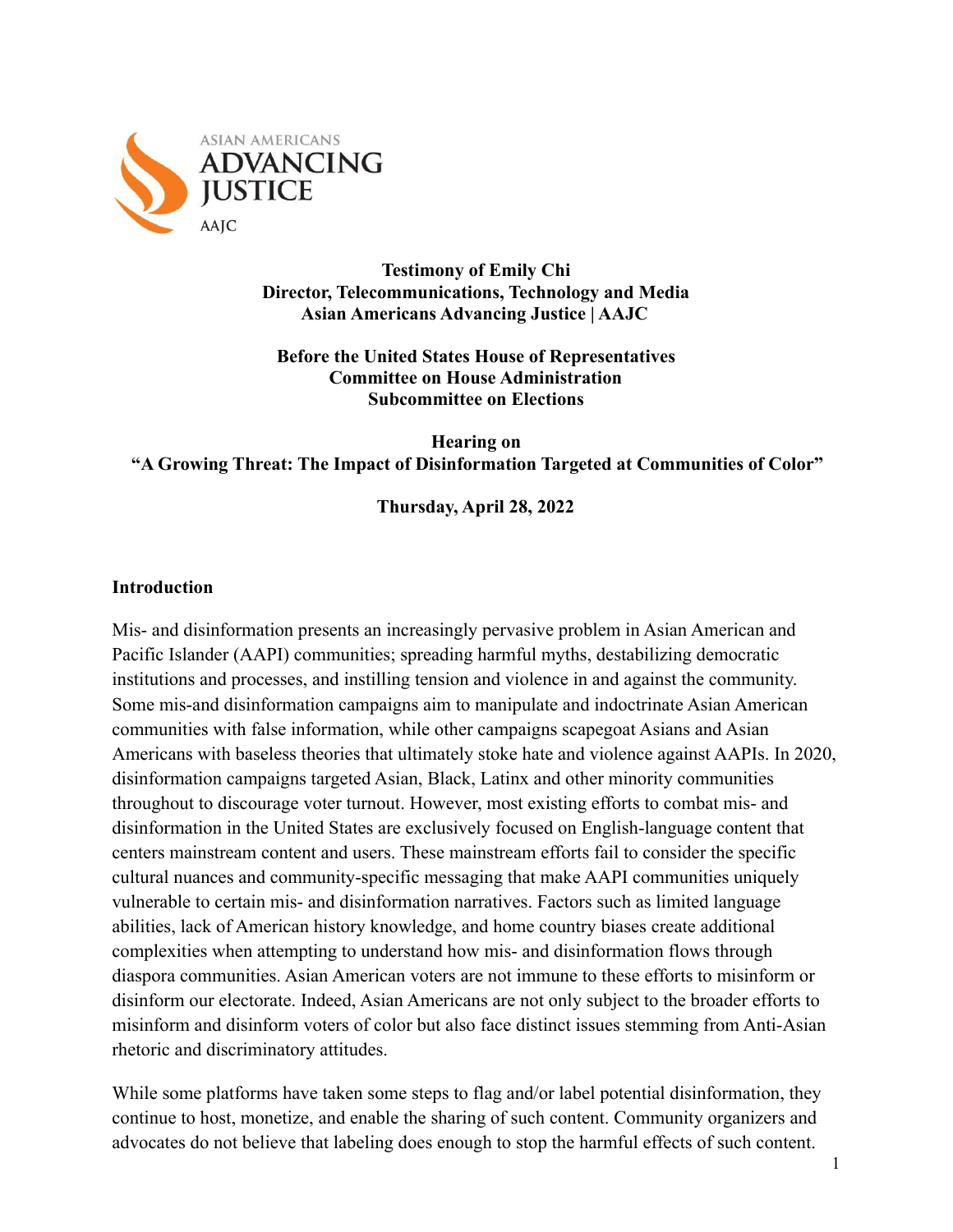Platforms must do more to prevent the active spread of harmful content, including enforcing their own terms and conditions by banning and taking down flagged disinformation. Even though entities like Meta publicly committed to bolstering security and content moderation efforts during the election cycle, some researchers believe that enforcement was not as effective or vigilant on non-English content such as Asian language videos (even after they had been flagged by users as featuring problematic content). $<sup>1</sup>$ </sup>

Not only is it critical that platforms like Facebook, Twitter, and YouTube use translators to understand and moderate content in Asian languages better, but they must also engage with Asian American partner organizations to understand the history and cultural characteristics and barriers that are particular to the spread of disinformation in our communities.

Strategies to combat disinformation in Asian American communities must be targeted to address the unique characteristics of disinformation of each community. For example, many Asian Americans are especially prone to disinformation about China or related to accusations of Communist/Socialist leanings, because of their own complicated histories with Asian geo-politics. How messaging spreads is also distinct. Communication nodes often revolve around friends and family, rather than larger and more public platform groups. It is also important to note that each community has their own network of information sharing, and the channels and resources that Korean Americans use may be very different from the preferred platforms or trusted public figures in Vietnamese American and Indian American communities. Moreover, the collective history and memory of many Asian Americans, who have fled repressive governments or suffered violence and violations by institutions they once trusted, can make them more sensitive and distrustful of institutions like large tech companies and government entities.

Organizers and advocates have been studying, documenting, and creating resources to understand and dismantle these patterns. Partnering with these groups and listening to community members will be essential to better understanding, fostering trust, and more effectively targeting and deconstructing the unique challenges of Asian American communities. Platforms must go beyond superficial language translation to prioritize the deeper concerns, values, and user experience needs of all users. Content moderation, digital literacy, and anti-disinformation education efforts can only be successful when they include and honor the diversity of the users.

### **Organization Background**

Asian Americans Advancing Justice | AAJC (Advancing Justice | AAJC) is a national non-profit, non-partisan organization that works through policy advocacy, community education, and

<sup>1</sup> Emily Chi, Diversity and Inclusion in Anti-Disinformation Work, Asian Americans Advancing Justice–AAJC (Jan. 25, 2021)

https://medium.com/advancing-justice-aajc/diversity-and-inclusion-in-anti-disinformation-work-302792ca45fe.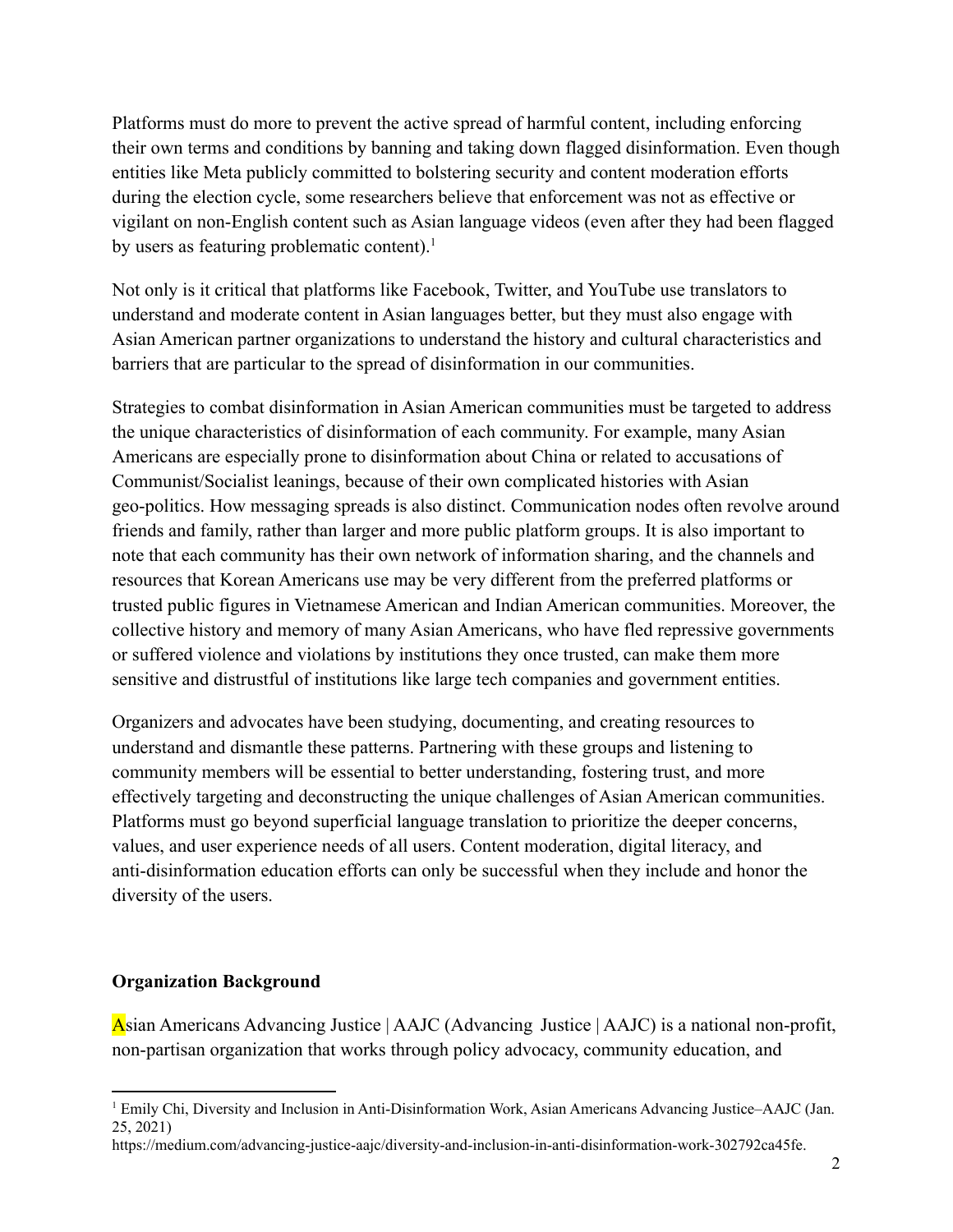litigation to advance the civil and human rights of Asian Americans and to build and promote a fair and equitable society for all. Founded in 1991, Advancing Justice | AAJC is one of the nation's leading experts on civil rights issues of importance to the Asian American community.

We work closely with our Community Partners Network, a national collaboration of nearly 250 AAPI-serving community-based organizations (CBOs) in 37 states and the District of Columbia to increase regional and local capacity to elevate community voices nationwide.

As a founding member of the Asian Americans Advancing Justice (Advancing Justice) national affiliation, we partner with our affiliates — Advancing Justice | Asian Law Caucus, Advancing Justice | Atlanta, Advancing Justice | Chicago, and Advancing Justice | Los Angeles — to extend the reach of our programming and enhance the impact of our collective work. Advancing Justice | AAJC also serves as a co-chair for the National Council for Asian Pacific Americans, a coalition of 37 Asian American Pacific Islander national advocacy organizations. We are also a member of the Board of Directors of the Leadership Conference on Civil and Human Rights, comprised of over 200 national organizations working together to promote and protect the civil and human rights of all Americans.

Advancing Justice | AAJC leads on federal policy advocacy on telecommunications and technology issues impacting Asian American communities. We advocate for access to technology for our communities, including affordable and accessible broadband benefit programs, improving outreach to AAPI communities including multi-language efforts, and collecting disaggregated data to better understand communities' needs. We work to safeguard our communities' civil rights in the digital space, including advocacy for a digital privacy regime that keeps our communities in mind such as ensuring limited English-proficient individuals understand and can exercise their rights to the fullest extent. We also co-chair the Asian American Tech Table, which was created to facilitate a more unified Asian American voice and presence in national technology and telecommunications policy debates.

In 2021, Asian Americans Advancing Justice | AAJC launched a mis- and disinformation project to better document how mis- and disinformation campaigns operate in and impact the Asian American community. Advancing Justice | AAJC has been building out infrastructure for reporting and monitoring to track mis- and disinformation (Chinese- and English-language), meeting with subject matter experts, and conducting research on existing mis- and disinformation work being done in the Asian American community. The Mis- and Disinformation team regularly tracks and logs Asian- and English-language content from Twitter, YouTube, Reddit, Instagram, Facebook, WeChat, TikTok, and other platforms into a centralized, searchable data depository. Alongside the National Council of Asian Pacific Americans (NCAPA), the Asian Pacific American Labor Alliance (APALA), and Equality Labs, Advancing Justice | AAJC co-chairs the Asian American Disinformation Table under the broader Disinformation Defense League (DDL), a network of organizations fighting disinformation that impacts communities of color. The Asian American Disinformation Table is a national table to coordinate research, strategies, policy recommendations, pop culture and messaging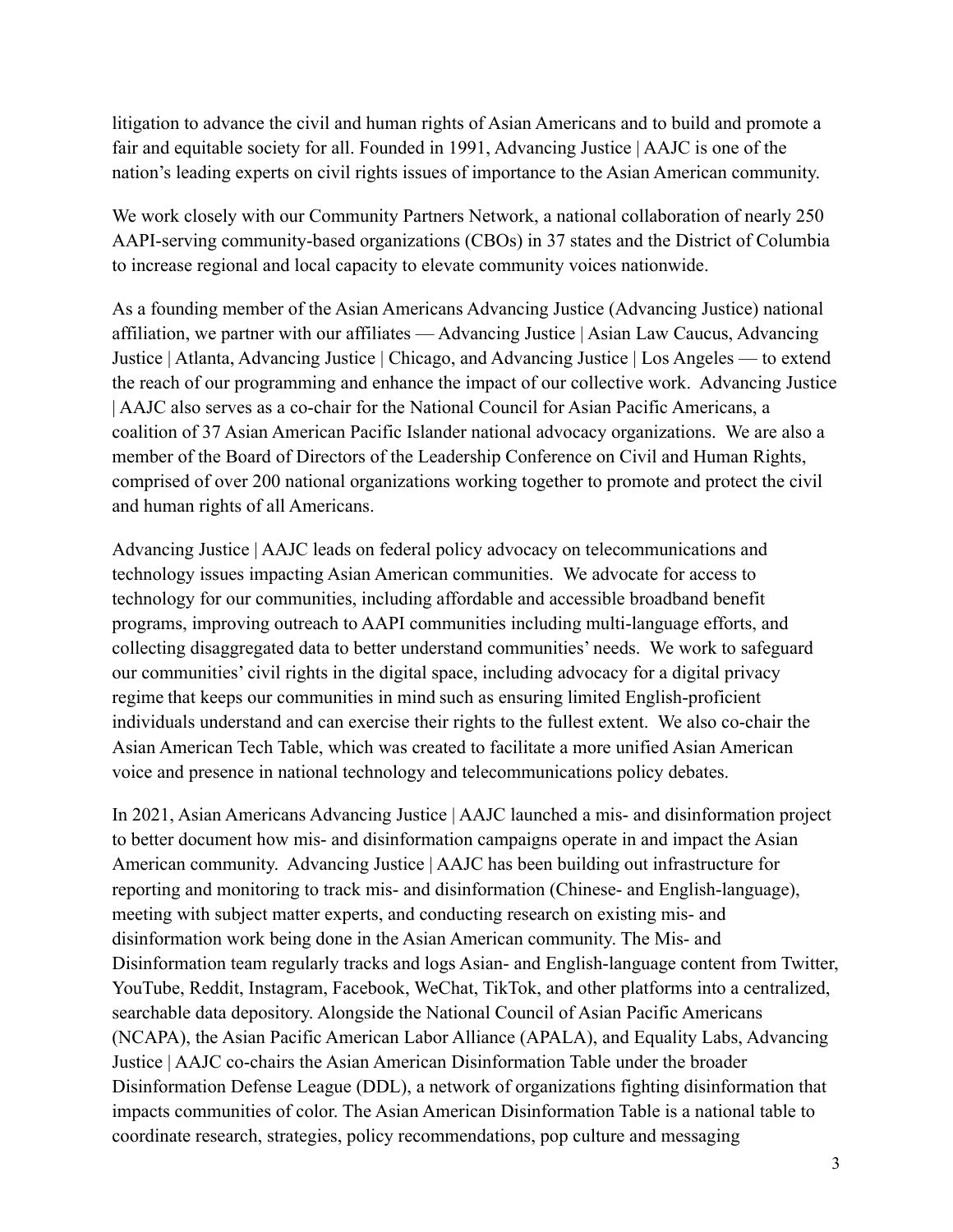interventions, and corporate accountability around issues of domestic and transnational misinformation and disinformation impacting Asian Americans.

## **Asian American Demographics Information**

According to Census 2020, Asian Americans continued to be among the nation's fastest growing racial group, with a national growth rate of 45.5% between 2000 and 2010; growing to over 24.0 million Asian Americans and making up 7.2% of the total population.<sup>2</sup>

Often viewed as a monolithic group, Asian Americans are exceedingly diverse with different needs. The previous decade showed the country's fastest growing Asian American ethnic groups as South Asian, with the Bangladeshi and Pakistani American populations doubling in size between 2000 and 2010.<sup>3</sup> Between 2010 and 2019, eleven Asian groups more than doubled in size, with some of the smaller groups growing the fastest.<sup>4</sup> Chinese Americans continue to be the largest Asian American ethnic group, numbering nearly 5.4 million nationwide, followed in size by Indian, Filipino, Vietnamese, and Korean Americans in 2019.<sup>5</sup> In fact, these five groups plus Japanese accounted for 85% of all Asian Americans in 2019. <sup>6</sup>

Asian Americans are also geographically diverse and are growing fastest in non-traditional gateway communities. Asian American populations in Nevada, Arizona, North Carolina, and Georgia were the fastest growing nationwide between 2000 and 2010.<sup>7</sup> Since 2010, the top 10 fastest growing Asian American populations were in North Dakota, South Dakota, Montana, Idaho, District of Columbia, Nebraska, Utah, Indiana, North Carolina, and South Carolina, with growth rates ranging between 81.3% to 137.2%.<sup>8</sup> California had an Asian population of over 7.0

<sup>2</sup> Author's calculation based on U.S. Census Bureau Redistricting Data (PL 94-171) Table P1: Race from the 2010 (national at https://data.census.gov/cedsci/table?q=table%20p1&tid=DECENNIALPLNAT2010.P1 and states at https://data.census.gov/cedsci/table?g=0100000US%240400000&y=2010&d=DEC%20Redistricting%20Data%20% 28PL%2094-171%29&tid=DECENNIALPL2010.P1&hidePreview=true and ) and the 2020 (https://data.census.gov/cedsci/table?q=redistricting&g=0100000US,%240400000&tid=DECENNIALPL2020.P1& hidePreview=true).

<sup>3</sup> Asian Pacific American Legal Center & Asian American Justice Center, A Community of Contrasts: Asian Americans in the United States: 2011, 9, http://www.advancingjustice.org/pdf/Community\_of\_Contrast.pdf ("Community of Contrasts") (Note: Figures are for the inclusive population, single race and multi-race combined, and are not exclusive of Hispanic origin, except for white, which is single race, non-Hispanic).

<sup>4</sup> Abby Budiman & Neil G. Ruiz, Key facts about Asian Americans, a diverse and growing population, Pew Research Center (Apr. 29, 2021),

 $<sup>5</sup>$  Id.</sup> https://www.pewresearch.org/fact-tank/2021/04/29/key-facts-about-asian-americans/ ("Pew Key Facts").

 $6$  Id.

<sup>7</sup> Community of Contrasts at 8.

<sup>8</sup> Author's calculation based on U.S. Census Bureau Redistricting Data (PL 94-171) Table P1: Race from the 2010 (national at https://data.census.gov/cedsci/table?q=table%20p1&tid=DECENNIALPLNAT2010.P1 and states at https://data.census.gov/cedsci/table?g=0100000US%240400000&y=2010&d=DEC%20Redistricting%20Data%20% 28PL%2094-171%29&tid=DECENNIALPL2010.P1&hidePreview=true and ) and the 2020

<sup>(</sup>https://data.census.gov/cedsci/table?q=redistricting&g=0100000US,%240400000&tid=DECENNIALPL2020.P1& hidePreview=true).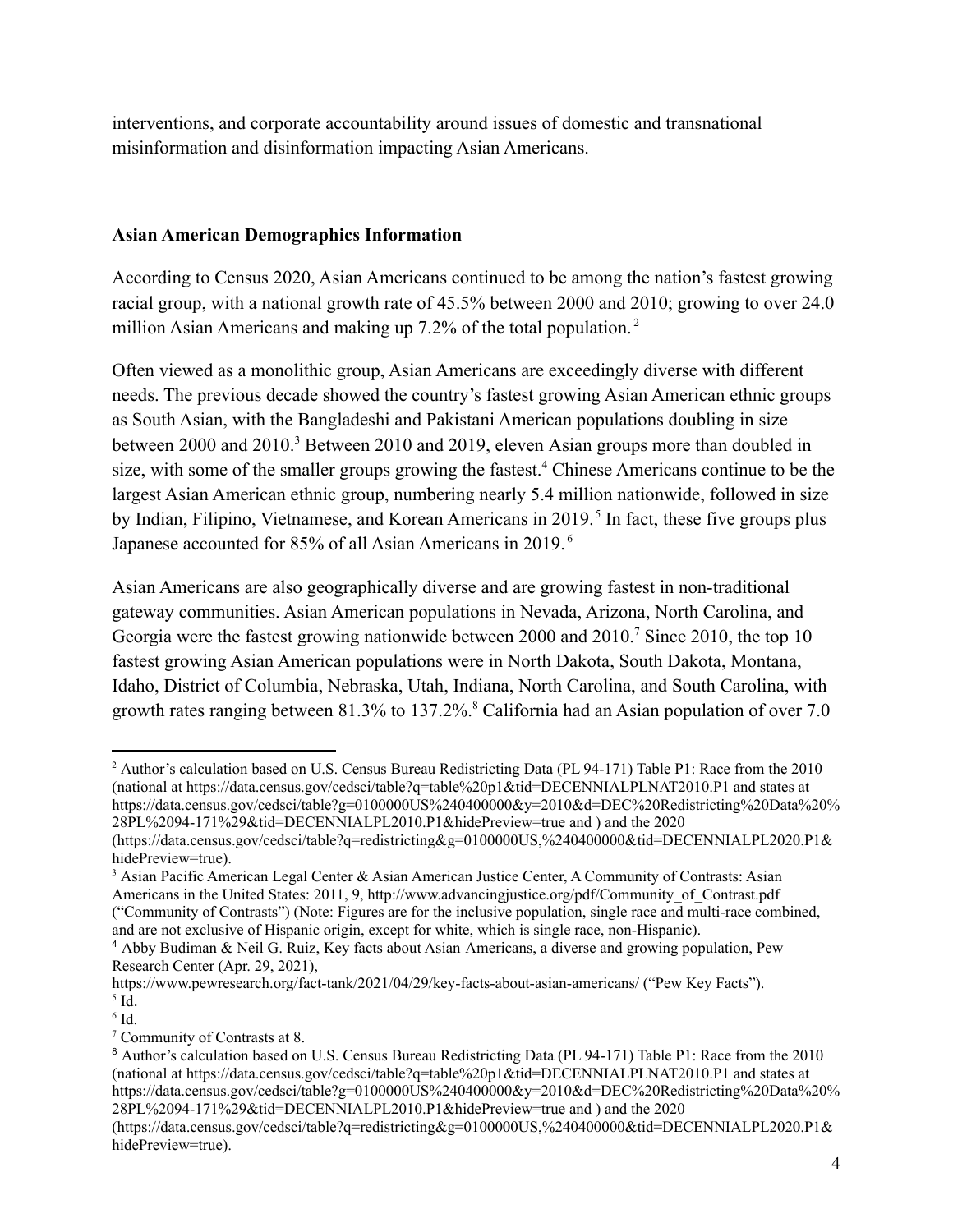million in 2020, by far the nation's largest. It was followed by New York (2.2 million), Texas  $(1.8 \text{ million})$ , New Jersey  $(1.0 \text{ million})$  and Washington (almost 940,000).<sup>9</sup>

A similar increase among Asian American voters can be seen. The number of eligible Asian American voters grew by almost 150% from almost five million in 2000 to over 11.5 million in 2020 (as compared to a growth rate of 24% for the total population over that same time period).<sup>10</sup> The growth rate of eligible Asian Americans registering to vote (200%; from almost 2.5 million to over 7.3 million registered) and voting (236%; from just over 2 million to almost 7 million who voted) was even greater during that same time period.<sup>11</sup> The 2020 election showed over 1.2 million additional eligible voters from the previous presidential election, and an even higher increase in Asian Americans who actually registered and voted. <sup>12</sup> This represents a 27.1% increase in registered Asian Americans and 36.4% increase in Asian Americans who voted between the 2016 and 2020 presidential elections.<sup>13</sup> This growth will continue, with Asian American and Pacific Islander voters slated to make up five percent of the national electorate by 2025 and ten percent of the national electorate by  $2044.^{14}$ <sub>22</sub>

#### **Language Access Issues**

The Asian American community can trace their roots to more than 40 countries with more than 100 languages.<sup>15</sup> According to the American Community Survey, among Asian Americans, nearly 61% of Burmese Americans have Limited English Proficiency (LEP), while 17% of Indian Americans have LEP. <sup>16</sup> These numbers also vary among Pacific Islanders, while their average LEP rate is 10%, they range from 21% of Micronesian Americans to 3% of Hawaiians. <sup>17</sup>

Even in rare instances where translated informational materials are provided, they may not be corrected for cultural context or have quality issues making them difficult to decipher. English materials must be written in simple English that can be easily translatable. Only native-level speakers with deep knowledge of the community, cultural context, and familiarity with the

<sup>9</sup> Pew Key Facts.

<sup>10</sup> Author's calculations based on U.S. Census Bureau data

https://www2.census.gov/programs-surveys/cps/tables/p20/585/table02\_5.xlsx (2020 data points) and https://www2.census.gov/programs-surveys/cps/tables/p20/542/tab04b.xls (2000 data points).

 $11$  Id.

<sup>&</sup>lt;sup>12</sup> Author's calculations of U.S. Census Bureau data available on voter participation in federal elections through its Current Population Survey.

<sup>13</sup> Id.

<sup>14</sup> Karthick Ramakrishnan & Farah Z. Ahmad, State of Asian Americans and Pacific Islanders, Center for American Progress and AAPI Data (2014), http://ampr.gs/AAPIreports2014.

<sup>16</sup> United States Census Bureau, American Community Survey (2021) <sup>15</sup> Urban Institute and The Asian American Foundation, Advancing Equity for AAPI Communities, Report (July 2021) https://www.urban.org/sites/default/files/publication/104527/advancing-equity-for-aapi-communities\_1.pdf

https://data.census.gov/cedsci/table?t=-04%20-%20All%20available%20detailed%20Asian%20races%3A-05%20- %20All%20available%20detailed%20Native%20Hawaiian%20and%20Other%20Pacific%20Islander%20races%3A Race%20and%20Ethnicity&tid=ACSSPP1Y2019.S0201&hidePreview=true

 $17$  Id.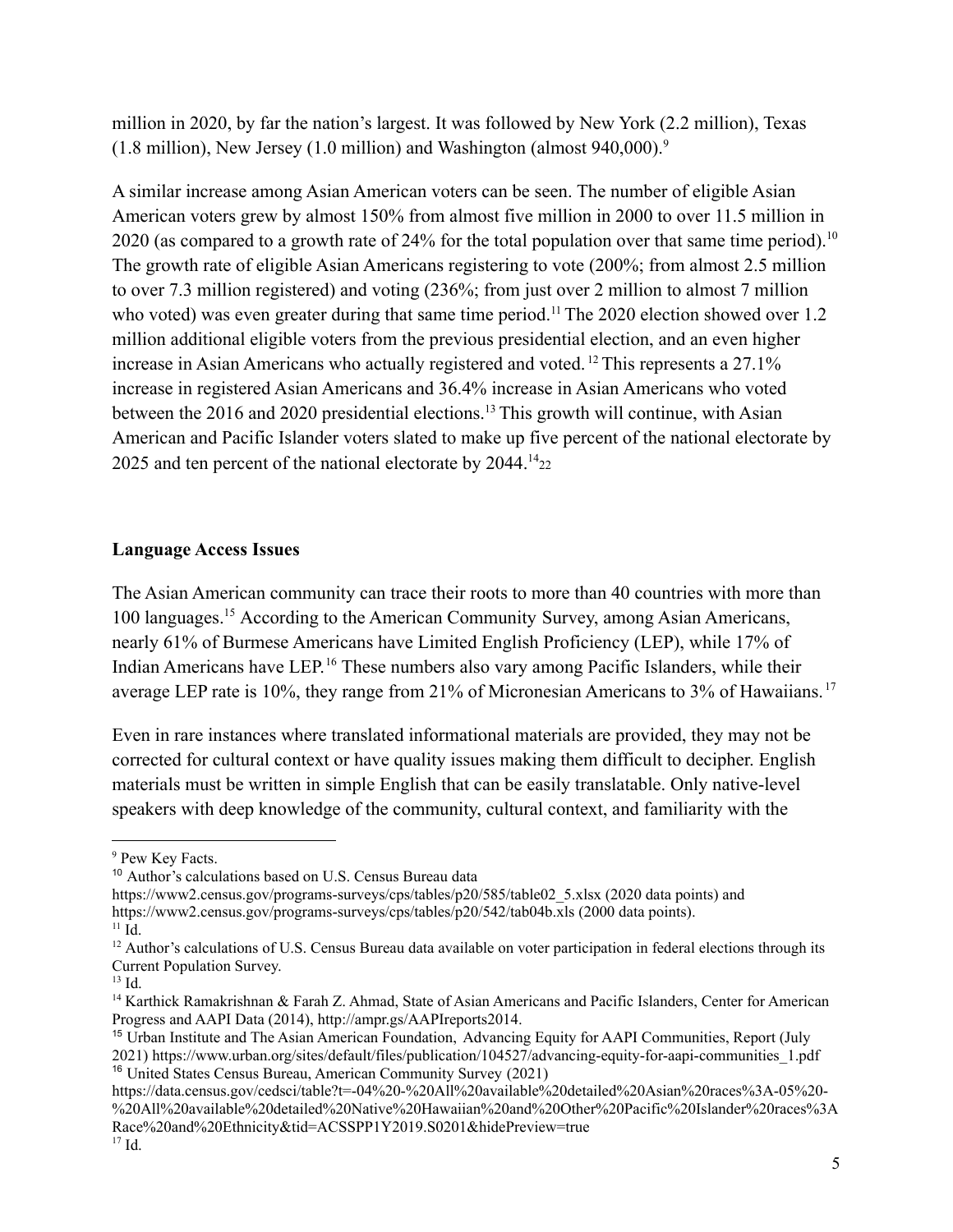vernacular should be utilized for translations. Community groups and leaders should be consulted before translations are published to ensure they are actually accessible and understandable to the target audience. Furthermore, some languages do not have written alphabets, posing unique challenges for groups like Rohingya refugees who do not have a universally accepted script and require additional in-language audiovisual support. AAPIs are an extremely diverse group of people that possess a distinct culture, history, and language that defies easy categorization and generalization, and therefore requires a critical eye towards language access and accessibility. This can make outreach challenging.

### **Ethnic Media Consumption**

Language access barriers can present a challenge to Asian American communities attempting to obtain accurate and helpful information and news. In the absence of in-language resources or outlets, many turn to ethnic media outlets such as in-language newspapers, local TV channels, radio stations, and online forums and other information sharing hub websites. Compared to English-only mainstream sources of news, ethnic media outlets provide the most relevant and understandable content to AAPI communities. Ethnic media outlets not only provide the information in the right language; they are also trusted messengers to the community, curate stories that are important to AAPI viewers that are overlooked by mainstream media entities, and operate as embedded resources in the community that are connected directly with leaders and organizations. For example, during the rise of anti-Asian hate incidents, while many stations and outlets failed to cover these stories, "hundreds of Asian community media outlets [serving diverse](https://www.journalism.cuny.edu/2021/05/new-ccm-report-reveals-a-vibrant-yet-little-known-asian-media-landscape/) [communities](https://www.journalism.cuny.edu/2021/05/new-ccm-report-reveals-a-vibrant-yet-little-known-asian-media-landscape/) played a [significant role](http://asianmediafrontlines.journalism.cuny.edu/) in informing the Asian community during the pandemic and the wave of anti-Asian hate incidents."<sup>18</sup> Many individuals rely on in-language content exclusively to obtain news and other updates. "Asian American newspapers reach a substantial percentage of the nine million Asian American adults in the United States. More than half of all Chinese and Vietnamese adults read an ethnic newspaper on a regular basis. Nearly half of all Korean adults also read a Korean newspaper frequently…a quarter of those interviewed reported watching Korean and Chinese-language television more often than English-language  $t$ elevision $^{219}$ 

However, ethnic media entities are not available to all AAPI community members, and funding and support for local stations (especially those owned by women and minorities) is dwindling, creating "news deserts" where locals do not have access to reliable and/or trustworthy sources of information<sup>20</sup>. In the absence of legitimate news sources, fact-checkers, basic information about

<sup>18</sup> Id.

<sup>&</sup>lt;sup>19</sup> Center for American Progress, Bendixen & Associates, & Leadership Conference on Civil Rights Education Fund; The Ethnic Media in America: The Giant Hidden in Plain Sight, Report <https://legacy.npr.org/documents/2005/jul/ncmfreport.pdf>

<sup>&</sup>lt;sup>20</sup> Eileen Drage O'Reilly & Sarah Fischer, Ethnic Media Outlets Sprout up in U.S 'News Deserts', Axios (Nov. 13, 2021)

[https://www.axios.com/black-latino-asian-indigenous-news-deserts-cb09cd22-e78f-42fc-909f-5983b8cf3b45.html?d](https://www.axios.com/black-latino-asian-indigenous-news-deserts-cb09cd22-e78f-42fc-909f-5983b8cf3b45.html?deepdive=1) [eepdive=1](https://www.axios.com/black-latino-asian-indigenous-news-deserts-cb09cd22-e78f-42fc-909f-5983b8cf3b45.html?deepdive=1)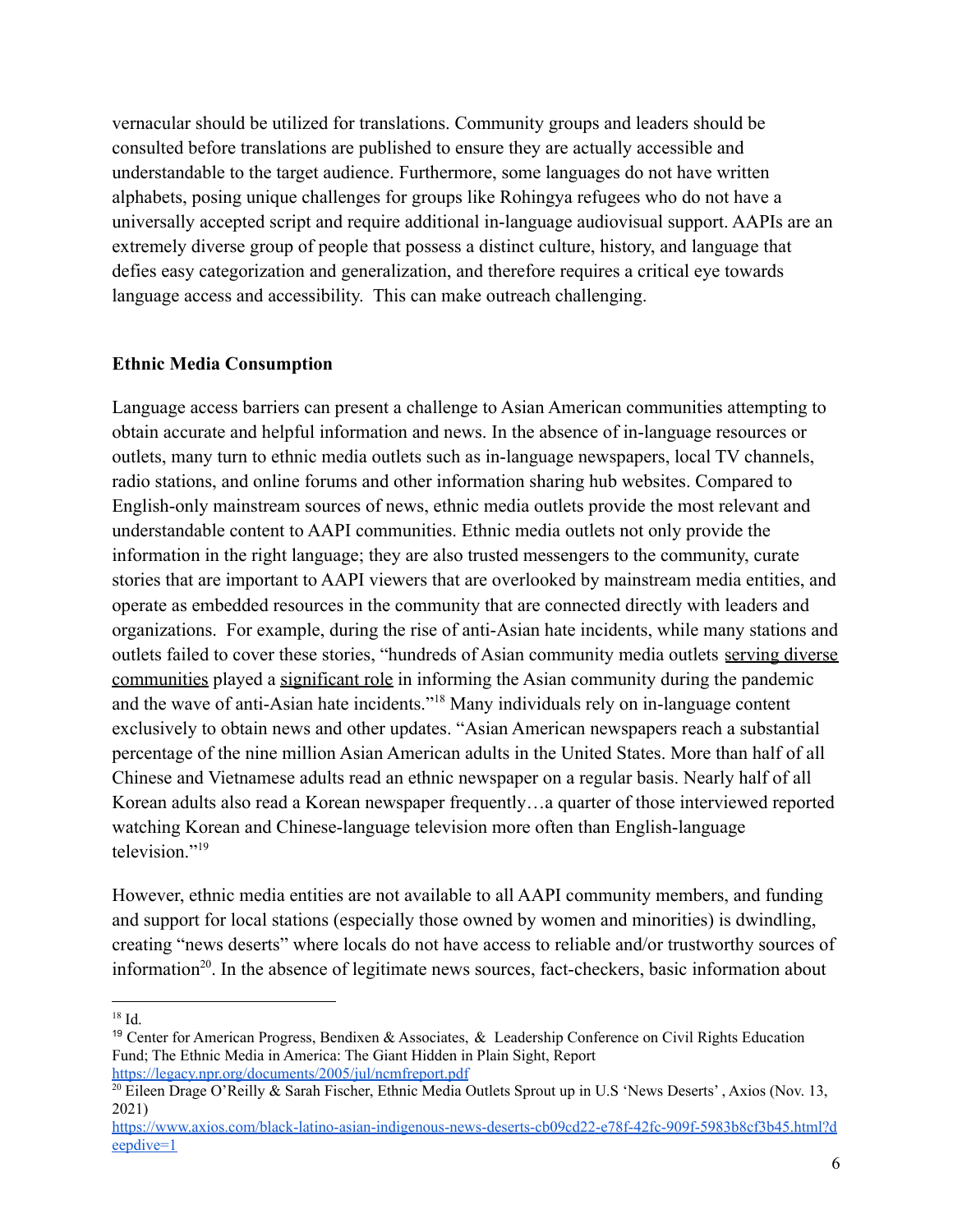government services and elections, or even outreach from political parties, elected officials, or candidates, many immigrants rely directly on their community or unverified online sources such as Facebook or Twitter newsfeeds for any information. Families, communities, and friends have created forums and closed messaging groups to share critical information. However, this can lead to individuals becoming more susceptible to mis- and disinformation as the content can become decentralized, difficult to trace, unverified, exaggerated, or even doctored as it is shared. In lieu of verified news sources that practice journalistic integrity, many individuals have turned to YouTube mis- and disinformation channels instead of news radio or broadcasts, rely on manipulated materials instead of official government or service announcements, and circulate incorrect information.

#### **Mis- and Disinformation That Affects the Asian American Community**

When Americans think about mis- and disinformation in the United States, right-wing WeChat echo chambers or Vietnamese-language YouTube videos likely do not come immediately to mind. While mis- and disinformation broadly have garnered significant media attention, its insidious effects on Asian American communities have largely remained invisible to the American public and absent from chatter around the topic. With bad actors exploiting the fears and lived experiences of Asian Americans, mis- and disinformation that flows through Asian American communities is often distinct from mainstream, English-language mis- and disinformation. When it comes to issues such as anti-Asian hate<sup>21</sup> or affirmative action,<sup>22</sup> Asian Americans are even used as wedges to sow divisions between Asian Americans and other communities of color.

Asian Americans are also negatively impacted by violent, dehumanizing, and scapegoating false narratives that proliferate in alt-right, White Supremacist, and insurrectionist echo chambers. These messages are not targeted for Asian American consumption, but Asian Americans are the subject of these messages. Disparaging rhetoric promotes the false narrative that immigrants are responsible for social problems such as disease, the "perpetual foreigner" and other alienating content, and baseless characterizations of Asian Americans as untrustworthy or even dangerous threats. This type of mis- and disinformation has created increasing tension, violence, and mistrust between Asian Americans and other groups; causing serious mental health distress, intimidating Asian Americans from practicing everyday activities, and forcing entire communities to live in fear.

<sup>&</sup>lt;sup>21</sup> Kimmy Yam, Viral images show people of color as anti-Asian perpetrators. That misses the big picture, NBC ( Jun.15, 2021)

https://www.nbcnews.com/news/asian-america/viral-images-show-people-color-anti-asian-perpetrators-misses-big-n 1270821

<sup>22</sup> Kimmy Yam, Experts say framing affirmative action as anti-Asian bias is 'dangerous', NBC (Jan. 25, 2022)

https://www.nbcnews.com/news/asian-america/experts-say-framing-affirmative-action-anti-asian-bias-dangerous-rc na13544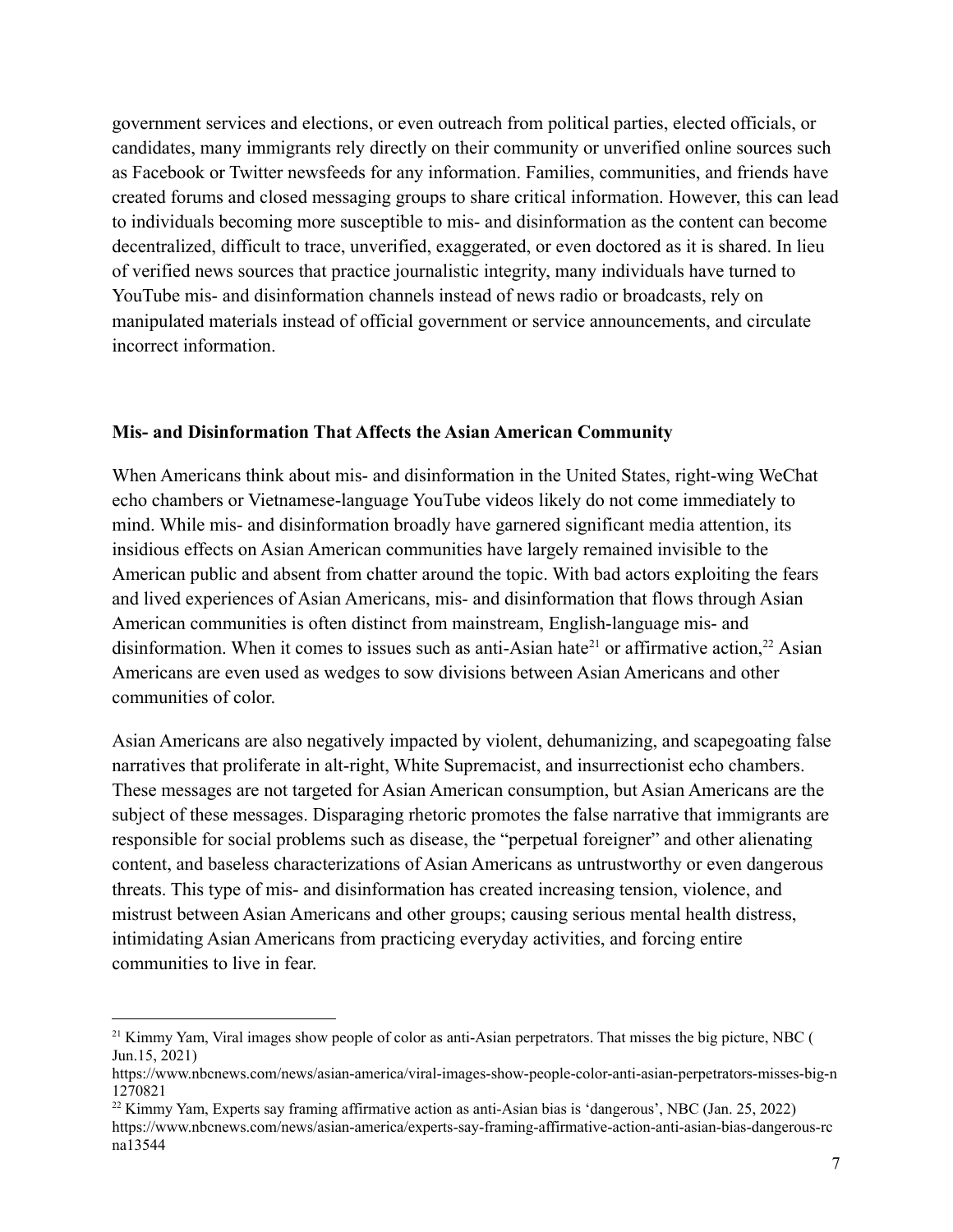# **In-Language Mis- and Disinformation Targeting Asian American Communities**

## COVID-19

While the Asian American community has relatively high vaccination rates, <sup>23</sup> harmful mis- and disinformation around COVID-19 and the COVID-19 vaccine is pervasive in Asian-language social media content. Outrageous Chinese-language tweets claim that 96% of vaccinated individuals will die or get cancer. <sup>24</sup> Korean-subtitled YouTube videos claim hospitals have been paid to falsify additional COVID-19 deaths.<sup>25</sup> Vietnamese-language TikTok videos claim that vaccines cause individuals to become magnetic.<sup>26</sup> Thousands of these kinds of harmful posts promoting vaccine skepticism or minimizing the severity of COVID-19 have circulated within Asian American communities and put the health and wellbeing of these groups at risk.

The mis- and disinformation trends around COVID-19 in the Asian American community demonstrate how diverse and widely spread AAPI mis- and disinformation can become. Unfortunately, every community and language group can become susceptible to mis- and disinformation. Responses must be tailored to each specific community, considering the language, context, class, and other defining characteristics.

### Election/Voting

While many Asian American voters are bombarded with misleading and false information from questionable sources, very few actually hear directly from candidates, political parties, or officials. During the 2020 election cycle, 12% of Asian Americans said they were contacted by the Democratic Party a great deal, whereas  $50\%$  said they were not contacted at all.<sup>27</sup> In comparison, only 8% of Asian Americans were contacted a great deal by the Republican party, where 55% of Asian Americans said they were not contacted at all. <sup>28</sup> Thus, communities must rely even more heavily on informal sources of information which may not be accurate.

Following the 2020 presidential election, thousands of YouTube videos, tweets, Facebook posts, and WeChat articles in Asian languages made false claims of a stolen election and asserted that Donald Trump was the true winner of the presidency. Later on in 2021, other posts made similar arguments about the California recall election and the Virginia governor's race, claiming, for

<sup>&</sup>lt;sup>23</sup> Claire Wng, Asian Americnas have high vaccine rates, but it hasn't come easy, NBC (Aug. 11, 2021) https://www.nbcnews.com/news/asian-america/asian-americans-high-vaccine-rates-hasnt-come-easy-nonprofit-grou ps-sa-rcna1639

<sup>&</sup>lt;sup>24</sup> https://twitter.com/Se1y7CbLIJSeLVA/status/1470315175375155203

<sup>26</sup> <sup>25</sup> https://www.youtube.com/watch?v=W1558mzd3t0&feature=youtu.be

https://www.tiktok.com/@lan15.8/video/7014035584515706114?is copy\_url=1&is\_from\_webapp=v1&q=mot%20 nam%20tam&t=1650922552775

<sup>27</sup> https://aapidata.com/2020-survey/

<sup>28</sup> Id.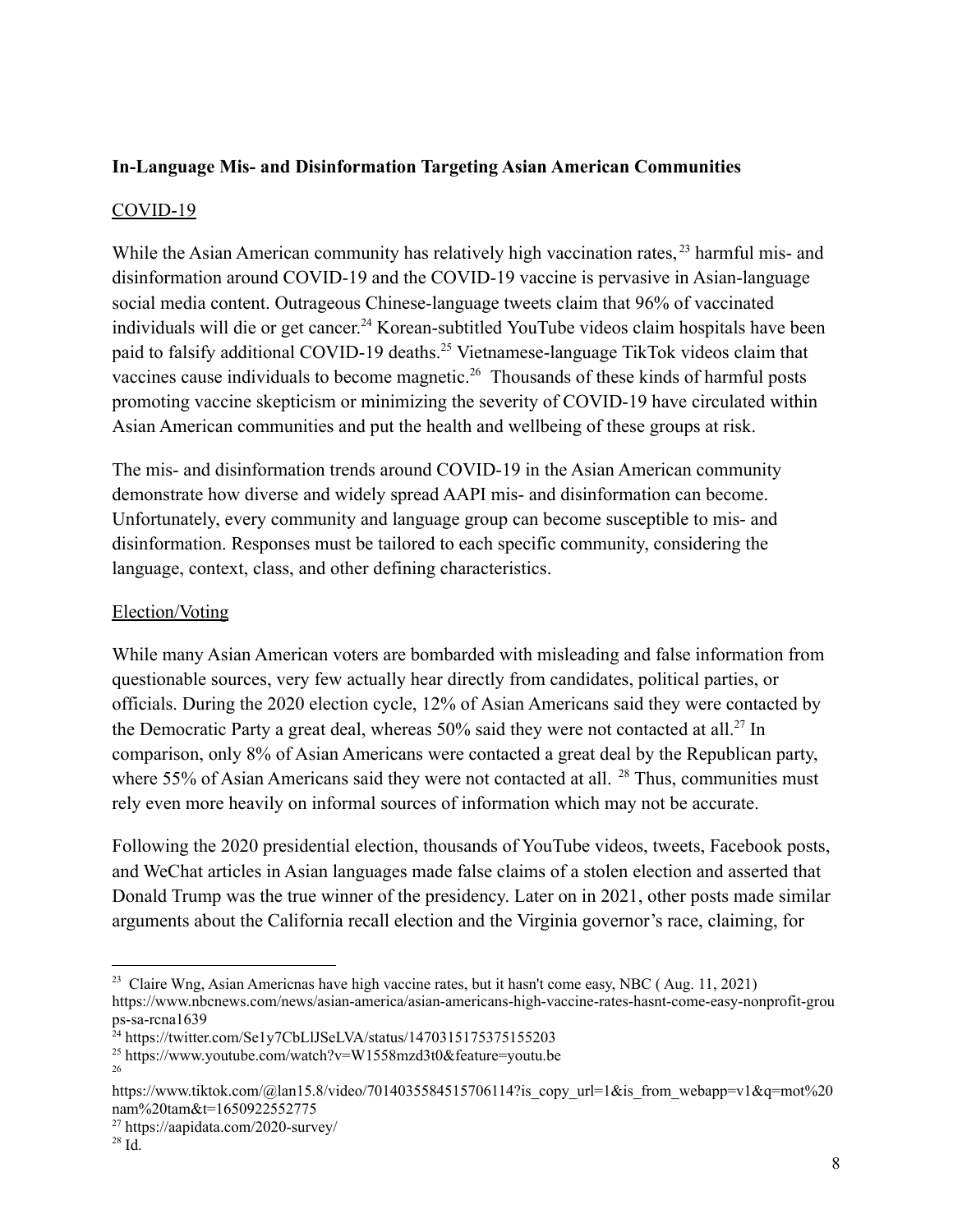example, that the September recall election of Gavin Newsom was "rigged" just like the "2020 Presidential Election Scam."<sup>29</sup>

In addition to directly translated falsehoods from prominent figures such as Trump and news organizations like Breitbart or Newsmax, some election-related narratives exploit home country biases to explicitly target specific communities. For example, allegations of ballot tampering to benefit President Joe Biden and the Democrats during the 2020 election mirrored similar conspiracy theories during the April 2020 South Korean legislative elections; Korean-language social media posts urged against the use of "fraudulent" mail-in ballots<sup>30</sup> and claimed that both the American and Korean elections were "100% fraudulent."<sup>31</sup>

Ahead of the 2020 presidential election, dozens of groups circulated a flyer warning of efforts by the U.S. Department of Homeland Security to deploy the National Guard in preparation for "impending riots" in efforts to frighten Chinese Americans away from the polls on election day.<sup>32</sup>

This type of false information about elections, candidates, and voting rights have discouraged Asian American communities from engaging with civic processes, including going out to vote. Suggesting the election process is flawed or inaccurate discourages engagement in our democracy while casting doubt on the legitimacy of these processes. These narratives are also meant to instill fear in potential voters, by suggesting visiting the polls could pose a significant danger to their safety and well-being.

# **Mis- and Disinformation About/Scapegoating Asian Americans**

Disinformation and its negative offline effects profoundly impact minority and Black, Indigenous and people of color communities. Mis- and disinformation seeks to manipulate and indoctrinate Asian American communities with false information, while other campaigns scapegoat Asians and Asian Americans with baseless theories that ultimately stoke hate and violence against AAPIs.

As demonstrated by the recent surge in anti-Asian hate, Asian Americans are suffering from race-related discrimination, harassment, and violence. Platforms have failed to enforce their own internal guidelines and policies prohibiting hate speech and the incitement of violence, allowing racism and xenophobia to proliferate online. Derogatory online content has fueled, justified, and inspired acts of violence targeting AAPI individuals and perpetuated fear in AAPI communities across the country. While expressing legitimate criticism of or disagreement with the Chinese

<sup>29</sup> https://twitter.com/ChooLucia/status/1437624240396775424

<sup>30</sup> https://www.facebook.com/groups/stimesus/permalink/3322609674521862/

<sup>31</sup> https://www.youtube.com/watch?v=QhW701KO9sM

 $32$  Joe Fitzgerald Rodriguez & Shannon Lin, Misinformation Image on WeChat Attempts to Frighten Chinese Americans Out of Voting, ElectionLand from ProPublica, (Nov. 2, 2020)

https://www.propublica.org/article/misinformation-image-on-wechat-attempts-to-frighten-chinese-americans-out-ofvoting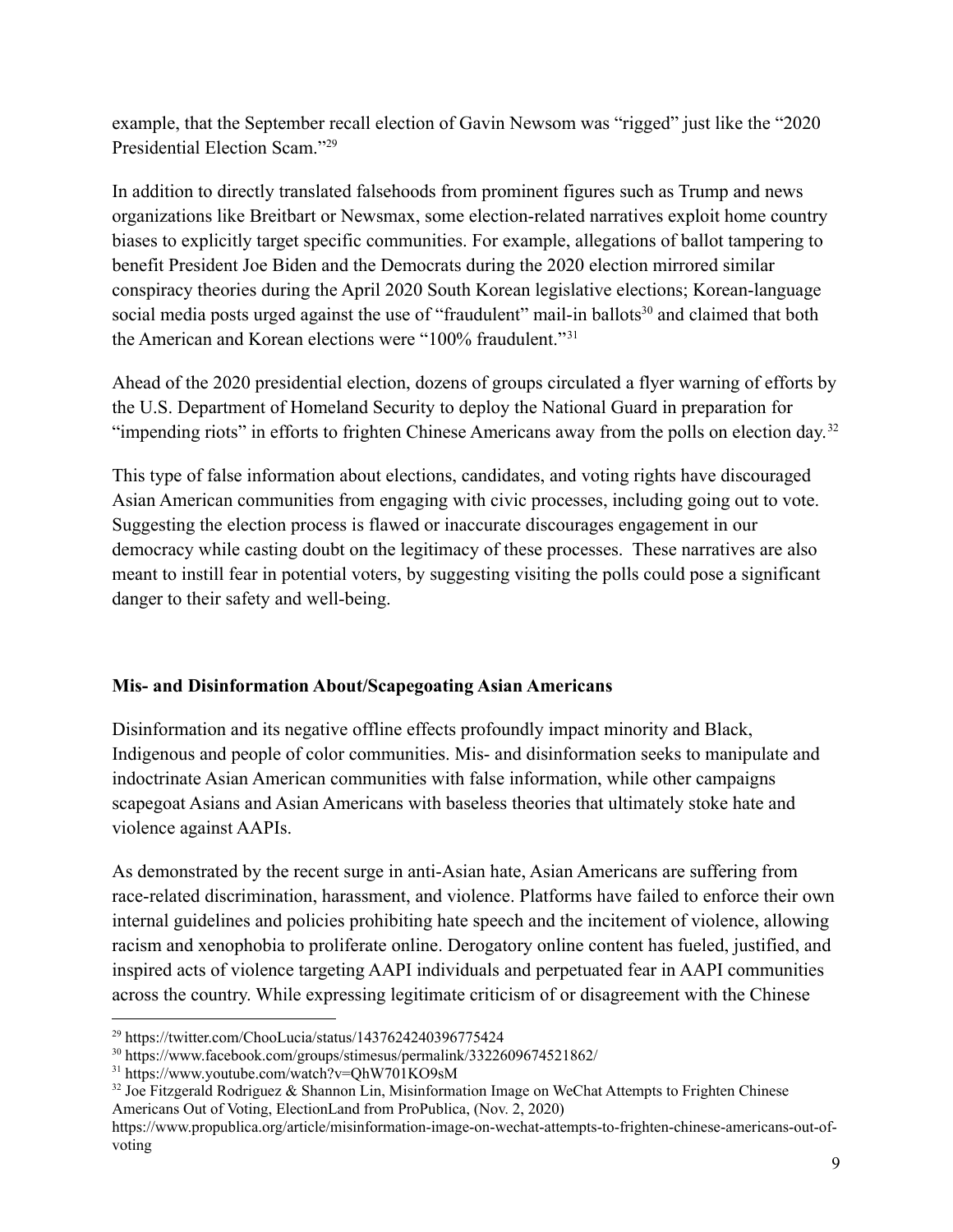government for the handling of COVID-19 based on verified facts is certainly permissible and important, what cannot be tolerated is the use of "dog whistles" to spread verifiably false information or to falsely equate the actions and responsibilities of a government entity to an entire community of people based on race. Language that conflates Asians and Asian Americans with the Chinese government is weaponized to mischaracterize and harm an entire race. Failure to recognize and remove such "dog whistles" perpetuates and escalates harm to AAPI communities. In a 2017 report, Advancing Justice | AAJC noted an increase in hate crimes, harassment, and violence against Asian Americans within the first year of the Trump presidency when such conflation and disinformation started to become more normalized.<sup>33</sup> The number of anti-Asian incidents dramatically increased in 2020– an outcome of continued anti-Asian rhetoric amplified and normalized by Trump and others on social media platforms.

Hate crimes against Muslims in the United States have also increased by 15% in recent years. According to the Council on American-Islamic Relations (CAIR), this rise can be attributed to xenophobic rhetoric used by Trump, including his statements on social media platforms.<sup>34</sup> Under the Trump administration, a greater percentage of hate incidents against Muslims became physically violent against victims. Facebook, Twitter, YouTube, and other platforms have been consistently used as an organizing tool by white nationalists and militias to advance violent, anti-Muslim agendas; but Trump's own anti-Muslim rhetoric gave such views legitimacy and authority. Allowing such content to persist on platforms without oversight or contest proliferated and uplifted the rhetoric of far-right extremist groups and encouraged violence and harassment against members of the Muslim community.

While some platforms have taken some steps to flag and/or label potential disinformation,<sup>35</sup> they continue to host, monetize, and enable the sharing of such content. Community organizers and advocates do not believe that labeling does enough to stop the harmful effects of such content. Platforms must do more to prevent the active spread of harmful content, including enforcing their own terms and conditions by banning and taking down flagged disinformation. Even though some entities like Meta publicly committed to bolstering security and content moderation efforts during the election cycle,<sup>36</sup> some researchers believe that enforcement was not as effective or vigilant on non-English content such as Asian language videos (even after they had been flagged by users as featuring problematic content).<sup>37</sup>

<sup>&</sup>lt;sup>33</sup> Asian Americans Advancing Justice–AAJC, Advocates See 'Distributing' Rise in Hate Crimes Targeting Asian Americans', Aug 14, 2017,

<sup>34</sup> DW, Anti-Muslim hate crimes on the rise in Donald Trump's US, https://www.advancingjustice-aajc.org/news/advocates-see-disturbing-rise-hate-crimes-targeting-asian-americans

<sup>&</sup>lt;sup>35</sup> Terry Nguyen, The challenge of combating fake news in Asian American Communities, Vox (Nov. 27, 2020), https://www.vox.com/identities/21579752/asian-american-misinformation-after-2020 https://www.dw.com/en/anti-muslim-hate-crime-on-the-rise-in-donald-trumps-us-report/a-43500942

<sup>&</sup>lt;sup>36</sup> Mike Isaac, Facebook, Alarmed by Discord Over Vote Count, IS Said to be Taking Action, New York Times (Nov. 5, 2020) https://www.nytimes.com/2020/11/05/technology/facebook-election-misinformation.html

<sup>&</sup>lt;sup>37</sup> Rebecca Heilweil, YouTube is awash with election misinformation - and it isn't taking it down, Vox (Nov. 6, 2020) https://www.vox.com/recode/21551696/stolen-election-misinformation-youtube-trump-voter-fraud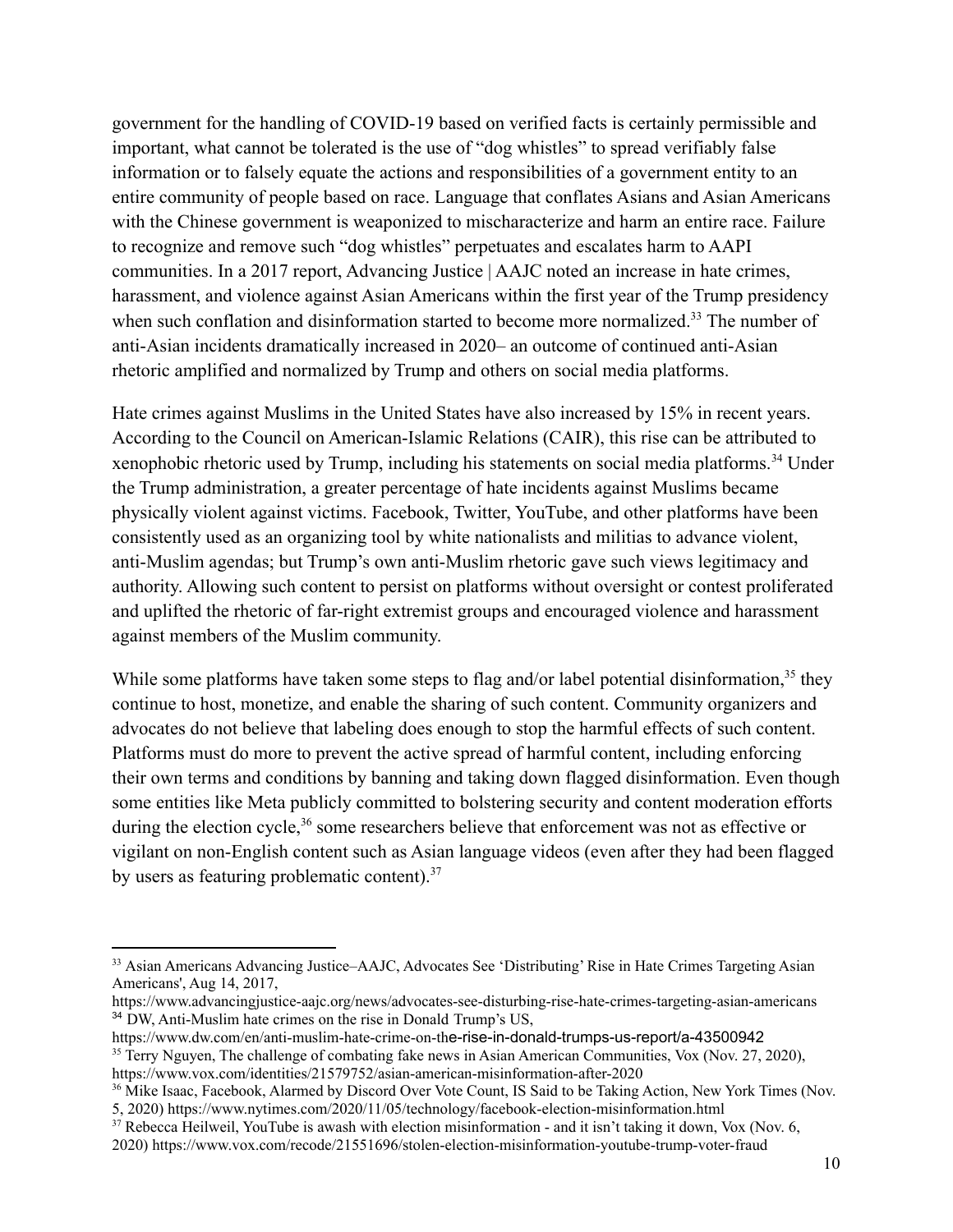## **Examples of hate speech and violence inciting language on digital platforms**

## Google:

Content perpetuating the myth that COVID-19 is the result of a lab or other conspiracy theories surrounding China's responsibility for the spread of the virus continues to proliferate on platforms like YouTube.<sup>38</sup> Other content repeatedly insists that "China must pay" for "victimizing the world,"<sup>39</sup> blaming China for the "Wuhan flu's" "devastation" on America.<sup>40</sup> In some videos, Trump supporters also blamed his 2020 presidential election loss on the "kung flu."<sup>41</sup> This type of YouTube content scapegoats China and Chinese people, while normalizing and legitimizing hateful and dehumanizing speech. Google does label COVID-19 related content with a link to the CDC website, but many of these videos remain unflagged and unmarked with any warning about their false claims. Moreover, some content creators deny the prevalence of anti-Asian hate stemming from disinformation they spread about the pandemic, dismissing victims' reports and undermining statements of law enforcement. This rhetoric continues to be readily accessible on YouTube and shared through networks, accumulating views and receiving supportive comments from viewers.

## Meta:

During the COVID-19 pandemic, thousands of Facebook posts baselessly accused Chinese individuals and Chinese Americans for the spread of COVID-19 in the United States. Trump and other prominent figures repeatedly posted content on Facebook that scapegoated China and Chinese individuals for the outbreak of the virus, using phrases like "China ban,"<sup>42</sup> "China virus,"<sup>43</sup> and other racialized rhetoric like "Remember, it was China's fault!"<sup>44</sup> Posts also encouraged xenophobia against Asians and Asian Americans, suggesting only U.S. citizens were welcome into the country<sup>45</sup> and even conflating U.S. Chinatowns with the virus.<sup>46</sup> The scapegoating of Chinese people is a continuation of anti-Asian rhetoric Trump and other right-wing personalities have amplified on Meta's platforms throughout recent years, including content that repeatedly singles out Chinese and North Koreans as threats.

Prominent Facebook accounts and groups have also frequently shared negatively charged language like "terrorist" and "jihadist" and attached negative connotations to the word "Muslim." In one Facebook post, Trump characterized Middle Eastern immigrants as "terrorists,

<sup>&</sup>lt;sup>38</sup> One example with 146 views: https://www.youtube.com/watch?v=rR2C7gkd 4E; another with 185k views: https://www.youtube.com/watch?v=U023FSiOdf0

<sup>39</sup> https://youtu.be/em77L2CsqYg

 $40$  https://www.youtube.com/watch?v=JY1RhCSj0v0&t=478s

<sup>41</sup> https://www.youtube.com/watch?v=LiUN6e7tXVc&t=2225s

<sup>42</sup> Over 12 instances of "China ban,""China travel ban," or other language on Trump's account alone, suggesting individuals of Chinese descent should not be allowed to enter the United States.

<sup>&</sup>lt;sup>43</sup> Over 40 instances of "China virus" or "ChinaVirus" appear in Donald Trump's posts alone

<sup>44</sup> https://www.facebook.com/153080620724/posts/10166036380945725

<sup>45</sup> https://www.facebook.com/153080620724/posts/10164590148900725

<sup>46</sup> https://www.facebook.com/153080620724/posts/10165154893590725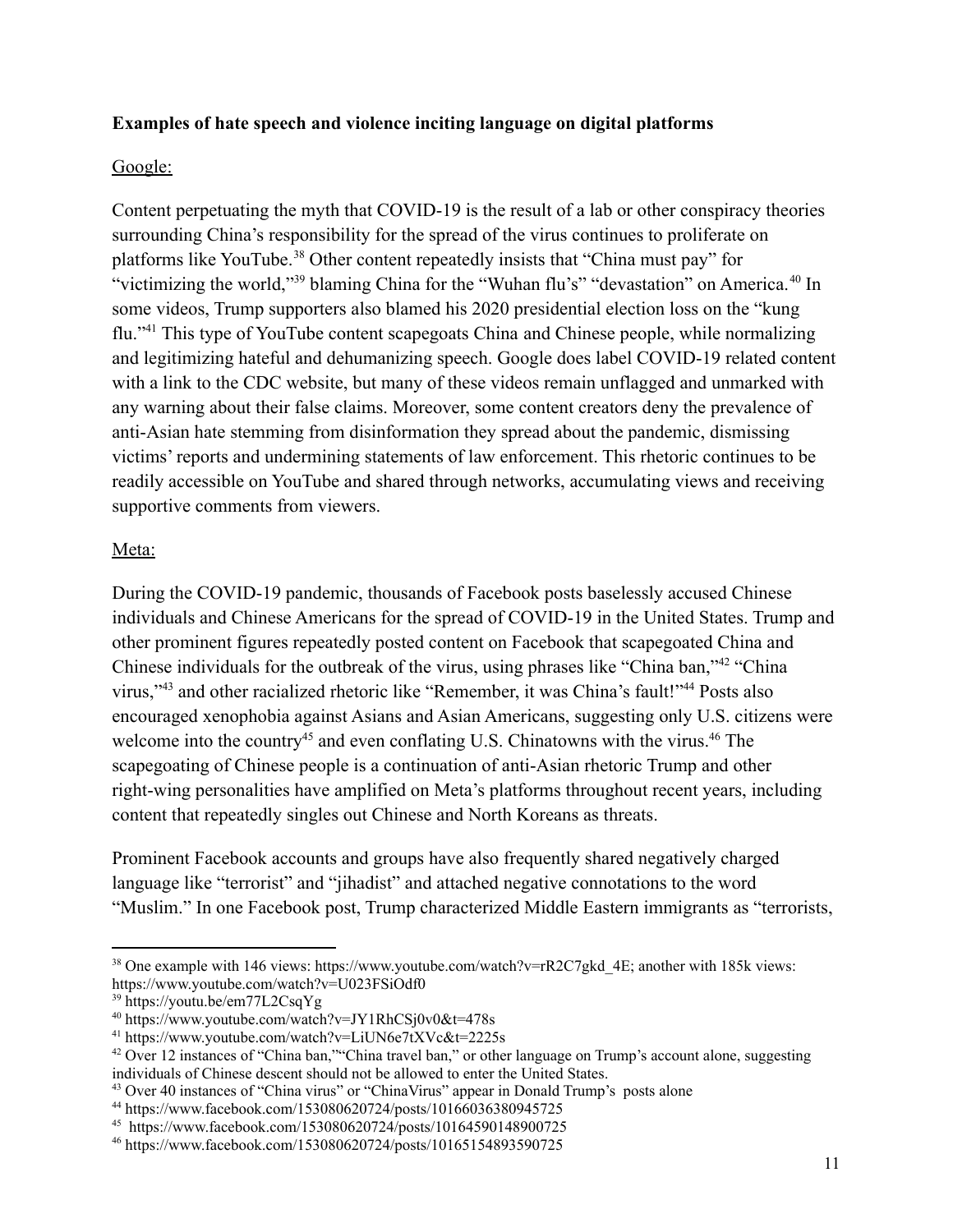jihadists, and violent extremists." The post garnered over 273,000 reactions, 45,000 comments, and 58,000 shares with a sizable number of reactions and comments in support of this hateful rhetoric.<sup>47</sup> Groups such as Muslim Advocates have repeatedly called for Meta to take anti-Muslim rhetoric on Facebook seriously. They cite that white nationalists and militias have used Facebook to organize protests at mosques.<sup>48</sup> They also emphasize that the platform has been used internationally to incite violence and even genocide against Muslims.

Meta internal documents have revealed that in some instances, Meta took down less than 5% of hate speech content<sup>49</sup>, despite publicly declaring that closer to 95% of hate speech content is removed automatically. 50

### Twitter:

Anti-Asian hate and scapegoating intensified on Twitter as prominent accounts with high numbers of followers like those of Trump, Senator Ted Cruz, and others amplified hateful rhetoric, hashtags, and disinformation on the platform. The former President's tweets referring to COVID-19 as the "#chinesevirus" was associated with a rise in anti-Asian content on the platform. Posts that contained "#chinesevirus" had higher associations with anti-Asian language and the use of other hateful hashtags such as "#batmaneatingflu" and "#yellowmanflue,"<sup>51</sup> shifting blame to Asians and Asian Americans. One popular hashtag that proliferated anti-Asian sentiment was "#ChinaLiedPeopleDied," which more explicitly blamed China for the virus, baselessly accused Chinese people of intentionally spreading the virus, and even called for revenge. Another trending topic was "#MakeChinaPay," which echoed the Trump administration's desire to punish China for the pandemic.<sup>52</sup>

Studies indicate that increases in hateful social media activity and content consumption is associated with increases in anti-minority sentiment and even hate crimes. For example, Trump's tweets "about Islam-related topics are highly correlated with anti-Muslim hate crimes...[and]

<sup>47</sup> https://www.facebook.com/153080620724/posts/10165726004780725

<sup>&</sup>lt;sup>48</sup> Muslim Advocates, Muslim Advocates Calls on Facebook's New Civil Rights VP to Ban Trump, Proritize Anti-Mulsim Hate (Jan. 11, 2021)

https://www.commondreams.org/newswire/2021/01/11/muslim-advocates-calls-facebooks-new-civil-rights-vp-ban-t rump-prioritize-anti

<sup>49</sup> Scott Pelley, Whistleblower: Facebook is misleading the public on progress against hate speech, violence, misinformation; CBS (Oct. 4, 2021)

https://www.cbsnews.com/news/facebook-whistleblower-frances-haugen-misinformation-public-60-minutes-2021-1  $0 - 03/$ 

 $50$  Elizabeth Culliford & Katie Paul, Facebook offers up first-ever estimate of hate speech prevalence on its platform, REuters (Nov. 19, 2020) https://www.reuters.com/article/uk-facebook-content-idINKBN27Z2QY

<sup>&</sup>lt;sup>51</sup> Hswen, Yulin, et al. "Association of '#covid19' Versus '#chinesevirus' With Anti-Asian Sentiments on Twitter: March 9–23, 2020." American Journal of Public Health, Mar. 2021, pp. e1–9. DOI.org (Crossref), doi:10.2105/AJPH.2021.306154.

<sup>52</sup> Amanda Macias, The world will make China 'pay a price' over coronavirus outbreak, Mike Pompeo says, CNBC (Jul. 15, 2020)

https://www.cnbc.com/2020/07/15/the-world-will-make-china-pay-a-price-over-coronavirus-outbreak-mike-pompeo -says.html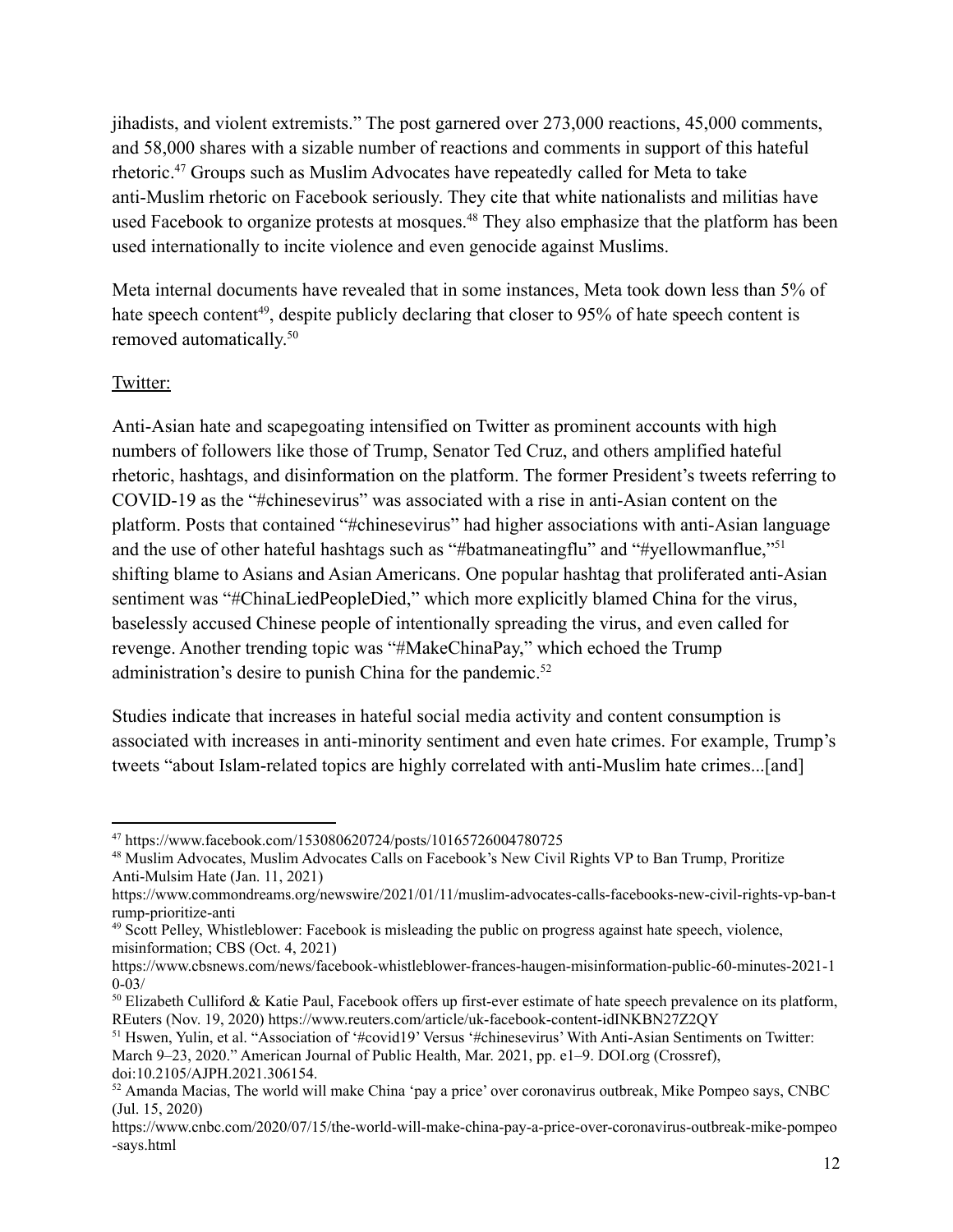Trump's tweets [even] predict[ed] more anti-Muslim Twitter activity of his followers."<sup>53</sup> Social media platforms like Twitter normalizes anti-minority sentiments, which can make such bigotry seem more socially acceptable, potentially leading to an increase in violence.

## **Election and Voting Impact of Mis- and Disinformation**

Racist sentiment towards Asian Americans is not a new phenomenon but a continuing reality, fueled in recent years by a growing xenophobic and racist backlash against immigrants. Numerous hate incidents have been directed against Asian Americans either because of their minority group status or because they are perceived as unwanted immigrants. These attacks have grown exponentially with the COVID-19 pandemic, with racist harassment and violence directed toward Asian Americans who are wrongly blamed for the COVID-19 pandemic. While hate incidents targeting Asian Americans sharply rose with the onset of the pandemic and have been ongoing over the past year, the recent spate of violent attacks against elderly Asian Americans captured on video has drawn previously unseen media attention.

Discriminatory attitudes toward Asian Americans and the aforementioned "perpetual foreigner" stereotype have also become squarely embedded in the political process. Insidious manifestations of the stereotype can be found in the verbal attacks levied against Asian American candidates and voters, negative political ads that use the misconception of "Asia" as an enemy to the U.S., and manipulation of images of candidates to trigger negative stereotypes of minority candidates.

We have continued to see these racist attitudes and stereotypes permeate our political process over the last several election cycles:

- During the 2017 local and statewide elections in New Jersey, Asian American candidates were targets of racist propaganda. First, in Edison, New Jersey, two school board candidates, Jerry Shi and Falguni Patel were targeted with anti-immigrant mailers that said, "Make Edison Great Again" and called for their deportation. The mailers said that "[t]he Chinese and Indians are taking over our town," and "Chinese school! Indian school! Cricket fields! Enough is enough." Next, in Hoboken, New Jersey, Sikh mayoral candidate, Ravi Bhalla was targeted with racist flyers placed on car windshields in Hoboken with the message "Don't let TERRORISM take over our town!" above his picture.
- In 2018, the New Jersey Republican Party distributed campaign mailers about current Congressman Andy Kim (NJ-03), who was running as a challenger to then-Rep. Tom MacArthur, with the words "Something Is Real Fishy about Andy Kim," in a typeface called Chop Suey with a picture of a dead fish on ice.
- In July 2021, Congressman Kim was again targeted in a video made by Republican challenger Tricia Flanigan, in which she says about Congressman Kim, "He doesn't

<sup>53</sup> Muller, Karsten, and Carlo Schwarz. From Hashtag to Hate Crime: Twitter and Anti-Minority Sentiment. p. 110.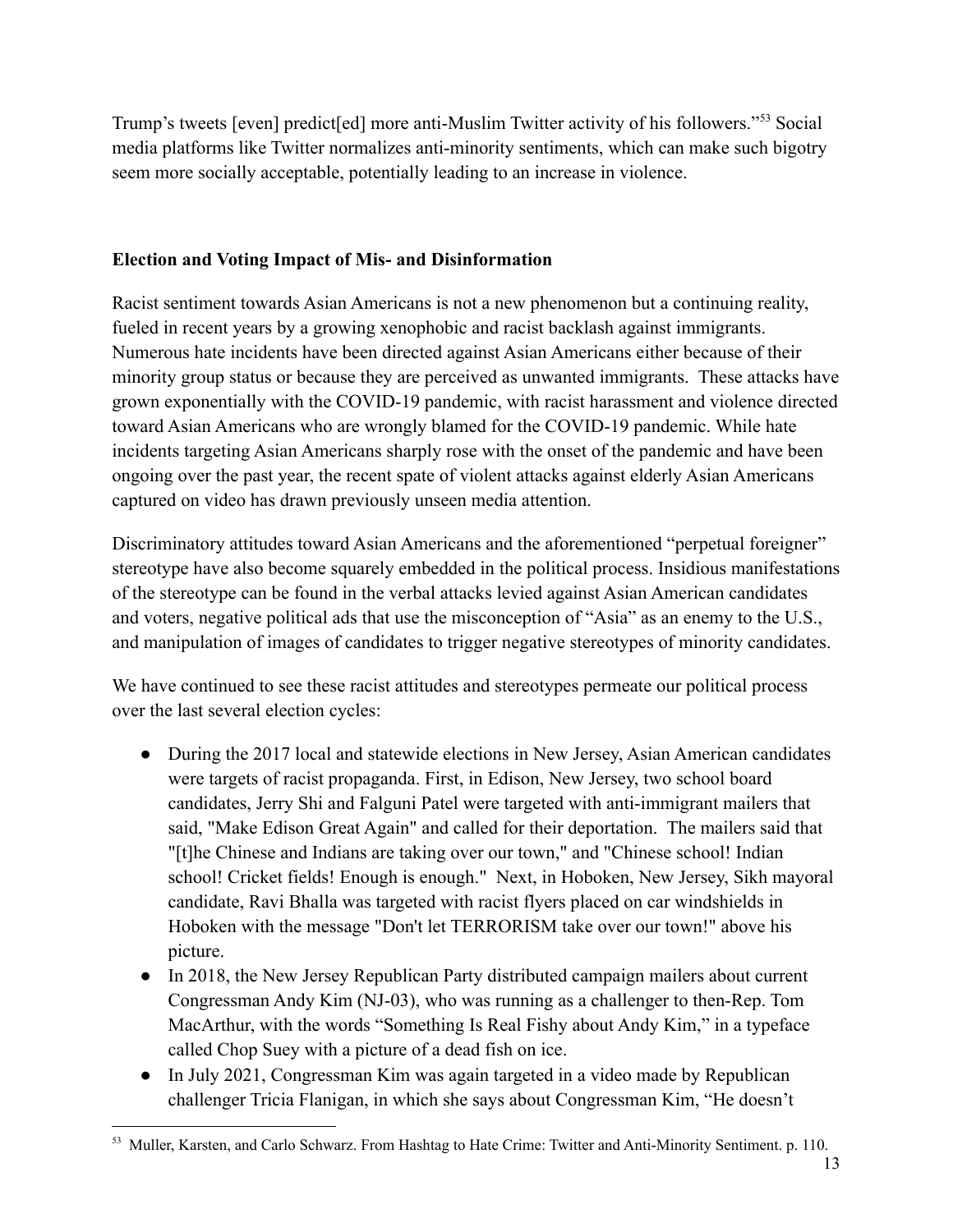represent our interests. He is not one of us." Congressman Kim responded that such words were used deliberately against him as an Asian American, and that "'Not one of us' are words that make many Asian Americans constantly feel like we are seen as foreigners in our own country."

- A recent Instagram post wrongly suggested that Democratic nominee for California's 45th Congressional district, Jay Chen, has "ties to the Chinese Communist Party."<sup>54</sup>
- Ahead of the 2020 presidential election, dozens of groups circulated a flyer warning of efforts by the U.S. Department of Homeland Security to deploy the National Guard in preparation for "impending riots" in efforts to frighten Chinese Americans away from the polls on election day. 55

This kind of mis- and disinformation that exploits anti-China (and anti-Asian) bias and ultimately suppresses Asian American electoral turnout is detrimental to our community. Some of these examples, such as claiming candidates are communist, are unwelcoming, untrue, and detrimental to the willingness of Asian Americans to vote. Falsehoods such as these aimed at Asian American candidates, combined with misinformation and disinformation about elections and the Anti-Asian rhetoric being expressed, will likely have a chilling effect on Asian Americans voting. Especially in light of the increasing restrictions on voting by mail and other voter suppression tactics being enacted across the country, Asian American voters may face the unenviable choice of personal (or family) safety versus exercising their right to vote as options to vote safely from one's home are denied more and more voters.

### **Challenges**

### Language

As stated above, language access can present a formidable challenge for some Asian Americans. The Asian American diaspora is extremely diverse, with the roughly 22 million Asian Americans in the United States tracing their origins back to more than 40 countries across Asia.<sup>56</sup> Approximately 66% of Asian Americans speak a language other than English at home.<sup>57</sup> The diversity of languages spoken within Asian American communities presents a unique challenge when analyzing mis- and disinformation within these groups.

<sup>55</sup> Joe Fitzgerald Rodriguez & Shannon Lin, Misinformation Image on WeChat Attempts to Frighten Chinese Americans Out of Voting, ElectionLand from ProPublica, (Nov. 2, 2020)

<sup>57</sup> Abby Budiman & Neil Ruiz, Key Facts about Asian Americans, a diverse and growing population, Pew Research Center (Apr. 29, 2021)

https://www.pewresearch.org/fact-tank/2021/04/29/key-facts-about-asian-americans/#:~:text=The%20most%20com mon%20of%20these,%25)%20and%20Vietnamese%20(7%25).

<sup>54</sup> https://www.instagram.com/p/CcXKMX3Oppp/

https://www.propublica.org/article/misinformation-image-on-wechat-attempts-to-frighten-chinese-americans-out-ofvoting

<sup>&</sup>lt;sup>56</sup> Urban Institute and The Asian American Foundation, Advancing Equity for AAPI Communities, Report (July 2021) https://www.urban.org/sites/default/files/publication/104527/advancing-equity-for-aapi-communities\_1.pdf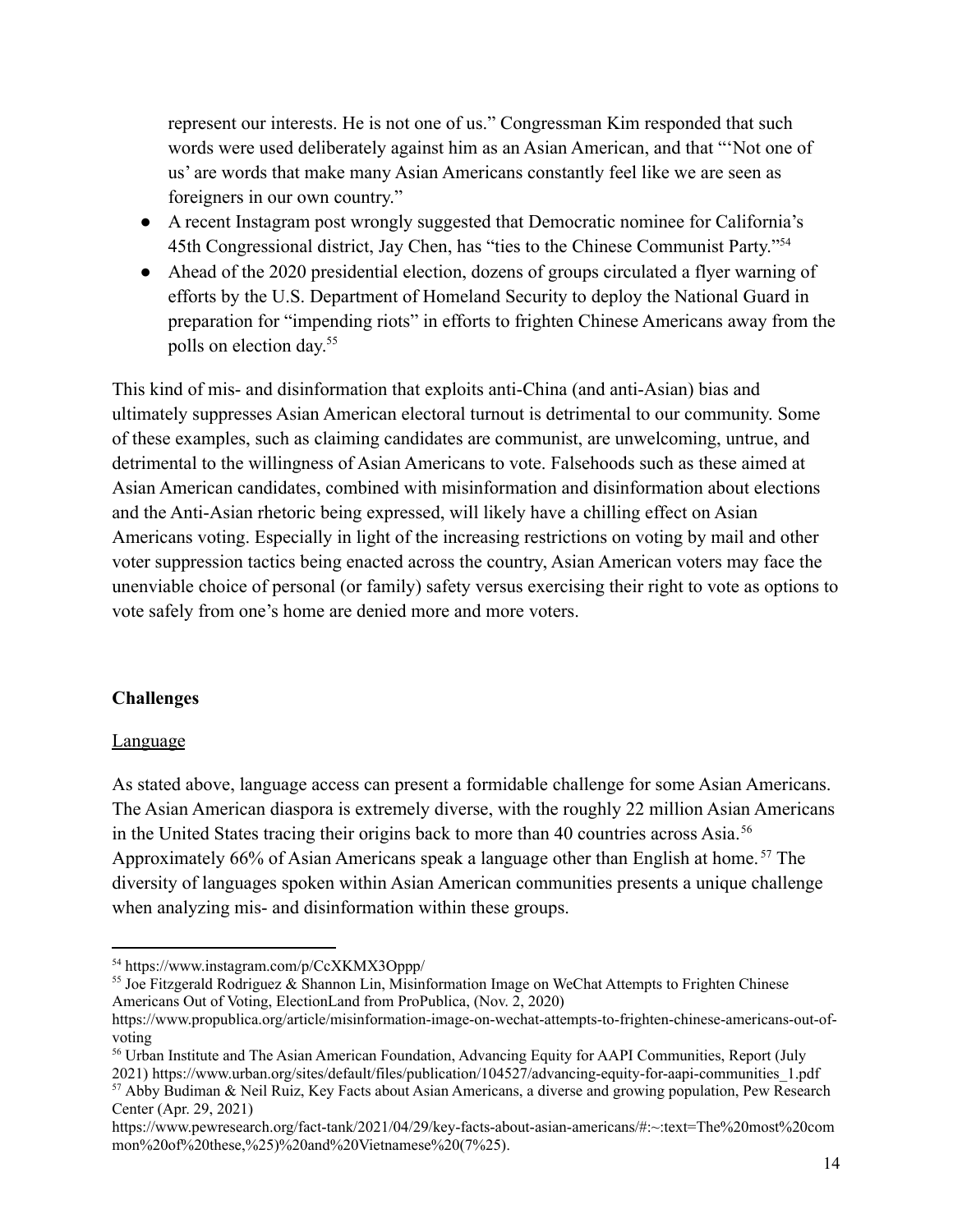Additionally, technology platforms that struggle to moderate content in English acknowledge additional blind spots when it comes to addressing non-English mis and disinformation. Documents indicate that 87% of Facebook's budget for classifying misinformation goes towards the United States, but North American users make up only 10% of Facebook's user base.<sup>58</sup> English-language misinformation is grave enough, but it's clear that Facebook and other platforms are ill-equipped to address misinformation in other languages. Fewer resources dedicated to moderating and taking down misinformation in Asian languages means that such dangerous content is more likely to spread to Asian American users.

Moreover, where some platform companies may have Asian-language translators and monitors readily available, they may lack the training and context to translate, monitor, and correctly classify and remove the right content adequately and accurately. Some Asian-language translators and monitors may be overseas and located in foreign offices. While their language skills are likely competent, these individuals can be poorly matched for reviewing and flagging AAPI-related mis- and disinformation, as they may lack any cultural, social, and/or political context for immigrant populations residing in the United States. Without a thorough understanding of Asian American history, US politics, American racial and social dynamics, and the lived realities of immigrant communities, monitors become ineffective.

## Cultural Context

Asian Americans, notably first-generation Asian Americans who were not educated in the United States, are often un or misinformed about sensitive issues, making them susceptible to certain mis- and disinformation topics. First generation immigrants who lack the knowledge of America's complicated racial history, for example, might be especially vulnerable to falsehoods around policies like affirmative action because they do not possess the broader historical and cultural contexts crucial to understanding why these kinds of policies were implemented in the first place. Immigrant communities may also possess different cultural practices, norms, and values that are important to consider in the dissemination of information, building trust, and creating better resources and services for these populations. For example, first-generation Chinese Americans may be especially susceptible to falsehoods that invoke sensitive subjects, such as the Cultural Revolution or communism, because of the lived experiences they bring with them.

# Resources and Data

Generalized approaches to combating mis-and disinformation fail to address unique challenges and characteristics of disinformation that proliferates in the AAPI community. To effectively dismantle disinformation that harms our communities, we must conduct targeted, specific, and diversified research to understand and document the specific contexts, messaging, topics, platforms, languages, and influences that resonate most profoundly with AAPIs. More must be

<sup>&</sup>lt;sup>58</sup> Nik Popli, The 5 most important revelations from the 'Facebook Papers', Time, (Oct. 26, 2021) https://time.com/6110234/facebook-papers-testimony-explained/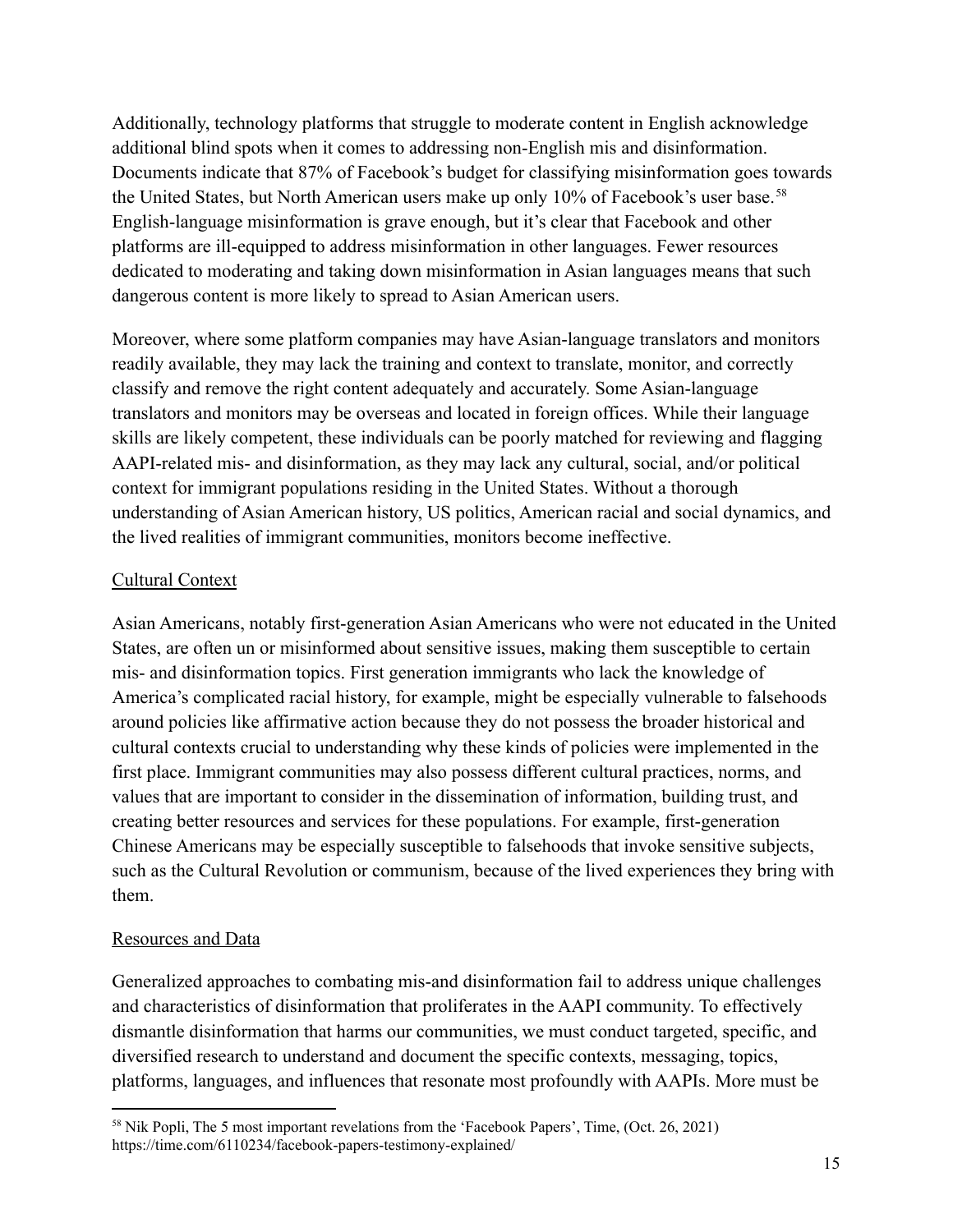done to catalog the distinct experiences of each diverse group and address the systemic issues that make mis- and disinformation so prolific in each community. Academics, researchers, technologists, and technical teams must learn more about users before they can develop effective inoculation strategies.

### **Policy Recommendations**

## Language Access, Translations, and More Inclusive Enforcement

Platform companies need to improve understanding of diverse users and adjust policies, training, hiring, and practices accordingly. Cultural competency is an extremely crucial element of combating Asian American mis- and disinformation. It is important that individuals at all stages of the content moderation process–whether these be the engineers designing the algorithms or the content monitors removing harmful content–have the relevant cultural understanding to address non-English mis- and disinformation. For example, bad actors will often use slang or specific keywords to evade content moderators; superficial translations or translators without knowledge of a particular culture would fail to flag this kind of mis- and disinformation. Translators should, at minimum, possess local dialect and vernacular ability, native-level fluency, and cultural experience and competency to effectively reach non-English speaking groups and monitor their content more responsibly.

Policies, practices, and other documentation that is meant to assist and inform consumers and/or users should always be made available in all languages that the companies provide services in. The policies and agreements listed in these notices must also actually be provided and enforced in all languages. Users who do not use platforms in English still have the same rights and services that companies promise to honor. Community guidelines, user agreements, privacy policies, etc. should all be enforced as robustly as they are in English contexts. Otherwise, companies are violating the very promises they themselves have made to their users.

### Government Policies and Resources that Prioritize Communities of Color

As Congress and various agencies consider how to mitigate the continued spread and negative effects of mis- and disinformation, it is critical to keep communities of color at the forefront. Communities of color are often even more susceptible to mis- and disinformation, but also left with the fewest resources, information, and services to combat mis- and disinformation because of language barriers, cultural nuances, and historic systemic inequalities and harms. To adequately address and reduce the harmful effects of mis- and disinformation on our society and democratic systems, lawmakers must consider the unique needs and challenges that marginalized communities face on the fringes. Companies must be held accountable for how they treat all users, not just those who use platforms in English.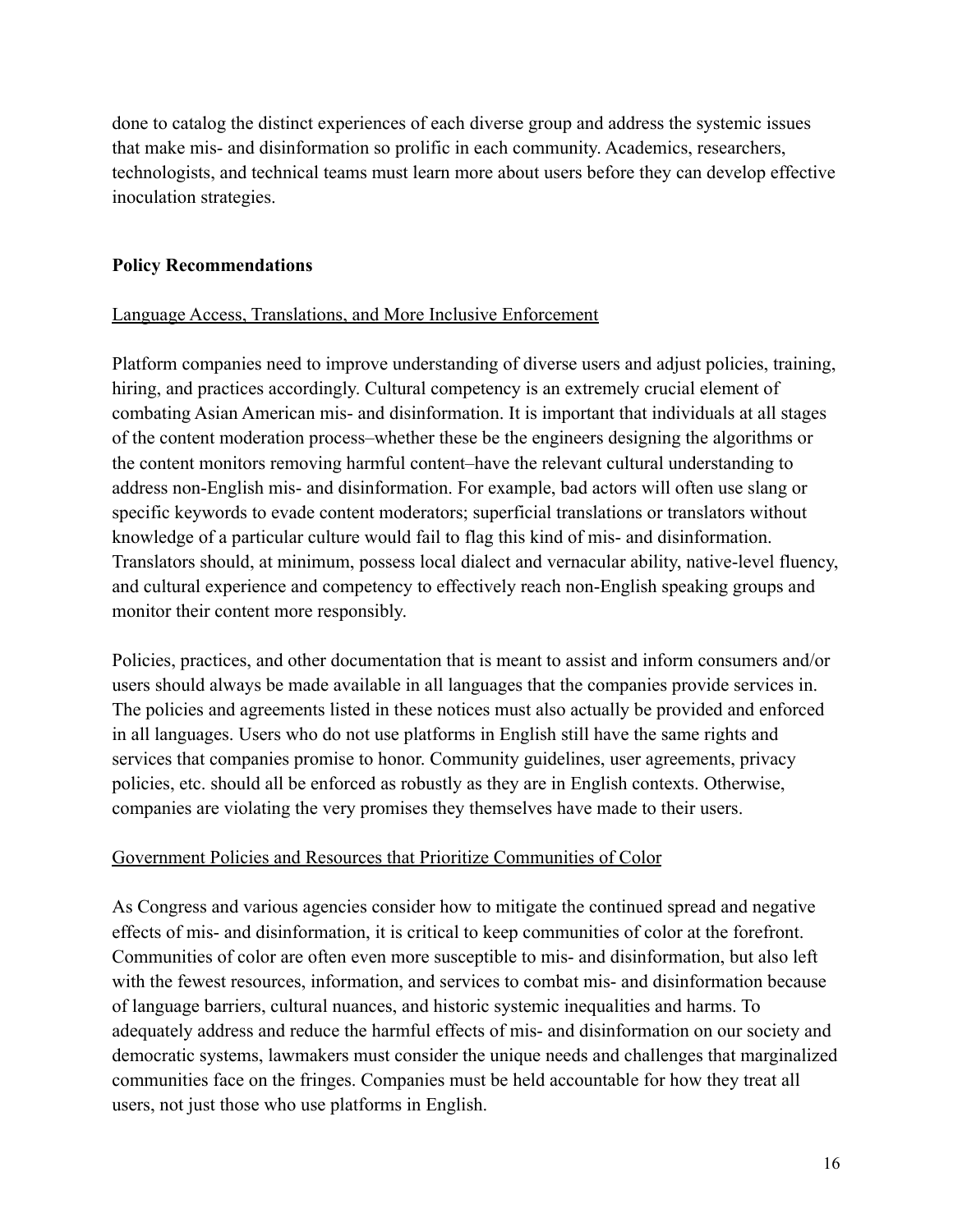Any studies, resources, or new processes must include marginalized individuals, such as Asian Americans, Native Hawaiians, and Pacific Islanders. New efforts to share information (such as broadband coverage mappings or election information outreach), research and document emerging issues (such as this hearing), and address underlying issues (such as new legislation or dedicated offices) must include and prioritize our communities to be truly effective. It is imperative that our leaders listen to Asian American and other communities directly and build solutions that are specifically catered to addressing the growing concerns of AAPI and other minority communities.

#### Digital Literacy Training and Resources for Communities

Digital and media literacy are extremely important in inoculating community members against harmful mis- and disinformation. As referenced above, limited English-language abilities restrict the sources of information many Asian Americans have available for their consumption, meaning that these individuals often consume content from sources lacking the necessary fact-checking and journalistic rigor that national outlets possess. Members of the Asian American community should be trained to discern what information is accurate and be equipped to seek out credible sources of information. Furthermore, community-based journalists and other trusted messengers should be given the necessary resources to keep their communities accurately informed.

### Greater Investment, Resources, and Study for Asian American Media

In addition to strengthening defenses against the spread of mis- and disinformation, there is a need for greater investments, resources, and studies to bolster the availability and journalistic integrity of Asian American media resources. Creating more funding and opportunities for robust and reliable sources of news for minority communities can fill a vacuum that is currently filled by unreliable and even manipulative sources of false information. Ethnic media remains one of the most trusted sources of information in our communities. Anh Do, an Editor at a Vietnamese station notes that "…the trend here shows a greater need for ethnic media because [there] should those day-to-day stories include issues vital to immigrant lives – but then are missed – we have the newspapers, TV and radio stations in those individual communities on hand to provide news. And the more in-depth, the better."<sup>59</sup> Without protecting the diversity of media ownership, creating more opportunities for local and ethnic media outlets, and building better pipelines to reach Asian American and other minority constituents, the community will increasingly rely on poor sources of information, exacerbating the mis- and disinformation problems.

Many community organizations are actively working on combating mis- and disinformation in their communities. For example, Viet Fact Check<sup>60</sup>, Chinese for Affirmative Action<sup>61</sup>, and other

<sup>59</sup> Pew Research, What's Next for Ethinc Media, Pew Research Center (Aug. 21, 2006) https://www.pewresearch.org/journalism/2006/08/21/whats-next-for-the-ethnic-media/

<sup>60</sup> https://vietfactcheck.org/

<sup>61</sup> https://caasf.org/